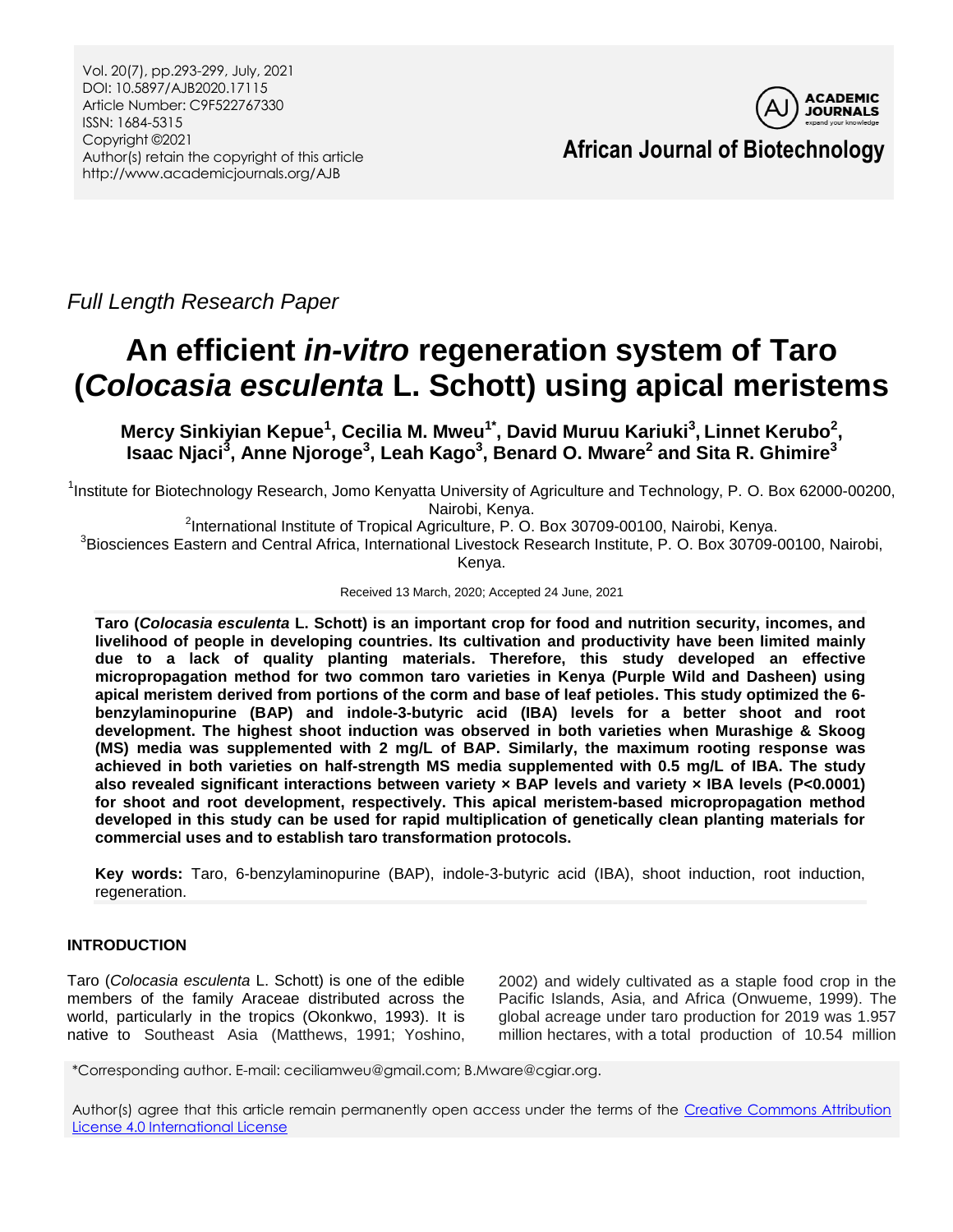tons. Nigeria, China, Cameroon, Ghana, and Papua New Guinea were the top five producers of taro in the world (FAO, 2021). Taro is mainly cultivated for corm production, but the pseudo-stems and leaves are also edible and used to prepare various traditional food dishes. Taro corms are a good source of digestible starch, crude fiber, minerals, vitamin C, thiamin, riboflavin, and niacin (Boampong et al., 2019; Jane et al., 1992; Kidanemariam, 2018). Both corms and leaves are rich in crude proteins (Temesgen and Retta, 2015). Besides nutritional values, taro is an important food security crop in developing countries because of its high yield potential, that is, as high as 110 t/ha (Lebot, 2009). Although taro is primarily grown for domestic consumption, the production of taro for cash generation has been a rewarding business. Moreover, taro is adapted to a wide range of environments and agricultural practices (Kantaka, 2004), making taro a crop of choice under changing climatic conditions.

Despite the importance of taro in food and nutrition security, incomes, and livelihood of rural people, the current global productivity of taro is estimated around 5.39 t/ha, which is about 5% of its experimental yield (Lebot, 2009). Low productivity and limited cultivation of taro are attributed to several factors, including a high incidence of pest and diseases; scarcity of quality planting materials; labour-intensive traditional production system; difficulties in post-harvest handling and marketing; and low investment in taro research and extension (Onwueme, 1999). Taro is commonly propagated through vegetative means like side suckers, small corms, and corm pieces. These propagation materials are bulky in nature and low throughput, and the availability of these planting materials is seasonal. Moreover, these vegetative planting materials often serve as vehicles for various pests and diseases from one taro crop to the next crop and subsequently compromise the quality and quantity of taro production. Therefore, the availability of quality planting material in sufficient quantities has been a major challenge among taro producers. More importantly, the taro seeds system lacks an efficient and high throughput micropropagation system that helps in the mass propagation of quality planting materials.

The tissue culture or micropropagation technique provides a sustainable solution to the problems associated with conventional propagation by enabling rapid production of high-quality, disease-free, and uniform planting materials (IAEA, 2004). Since tissue culture is performed in a controlled laboratory environment, the multiplication of planting materials could be achieved all year-round. The tissue culture technique has been successfully applied on thousands of plant species (Fay, 1992; Villalobos and Engelmann, 1995; Jackson et al., 2001; Sarasan et al., 2006), but the use of this technique for *in-vitro* regeneration and mass production of taro planting material has been limited in

Kenya primarily due to the lack of efficient regeneration and mass multiplication protocols. Several protocols for taro tissue culture are available (Yam et al., 1990; Tuia, 1997; Minas, 2002; Hossain, 2012), including the one that uses locally available nutrients to substitute MS medium (Ngetich et al., 2015). All these efforts to develop taro micropropagation protocols could be due to genotype dependent response of taro to micropropagation methods, variations in growth media and culture conditions, types of explants used in micropropagation, and to reduce the costs.

The direct and indirect shoot organogenesis are considered the best micropropagation method due to a low cost, minimal soma-clonal variations, and high throughput production system (Mukami et al., 2018; Burner and Grisham, 1995). Apical meristem culture eliminates viruses in many plant species, thus helps in the production of disease-free planting materials and achieving better yields than conventional planting materials (Wang and Valkonen, 2008, 2009). In this study, organogenesis-based regeneration protocols was developed for two common taro varieties of Kenya, that is, Purple Wild and Dasheen, through optimizing cytokinin and auxin levels for the shoot and root regeneration, respectively.

## **MATERIALS AND METHODS**

#### **Collection and management of planting materials**

Two taro varieties, Purple Wild and Dasheen were collected from Busia (0.4347 °N, 34.2422 °E), Kakamega (0.2827 °N, 34.7519 °E), Kiambu (1.0314 °S, 36.8681 °E), Kisii (0.8067 °S, 34.7741 °E), Machakos (1.5177 °S, 37.2634 °E), Meru (0.3557 °N, 37.8088 °E), Murang'a (0.7839 °S, 37.0400 °E), Nyeri (0.4197 °S, 37.0400 °E), and Siaya (0.0617 °S, 34.2422 °E) counties of Kenya in August 2017. Taro plantlets were collected in polythene bags, labelled, and transported to the greenhouse of International Livestock Research Institute, Nairobi, Kenya. The taro plantlets were established in 4 L pots (Planter 1 H200 × Dia268 mm) with autoclaved soil consisting of forest soil and manure in the ratio of 2:1 by volume. Notably, a hand full of gravel was dispensed at the bottom of each for drainage of excess water. These planets were maintained in a screen house at ambient conditions for four months before using these stock plants in subsequent experiments.

## **Media and explants preparation**

Murashige and Skoog (MS) media was prepared using 4.4 g/L of MS media with basal salts, 30 g/L of sucrose dissolved in distilled water, and pH was adjusted to 5.8 using 0.1 N HCl and 0.1 N NaOH, and 3 g of Gelrite added to the bottle. All the media, glassware, and metallic equipment, e.g., forceps and blade holders used in experiments, were autoclaved at 121°C at 15 psi for 20 min. The explants comprising the corm top attached to the base of the petioles were harvested from stock plants in the greenhouse, trimmed to a length of 2 cm, and taken to the laboratory. The explants were thoroughly washed using running tap water for 30 min and immersed in a 1 L glass beaker filled with tap water containing soap antibacterial (Dettol) and two drops (100 µl/L) of tween 20 and swirled gently by hand for 30 min. The explants were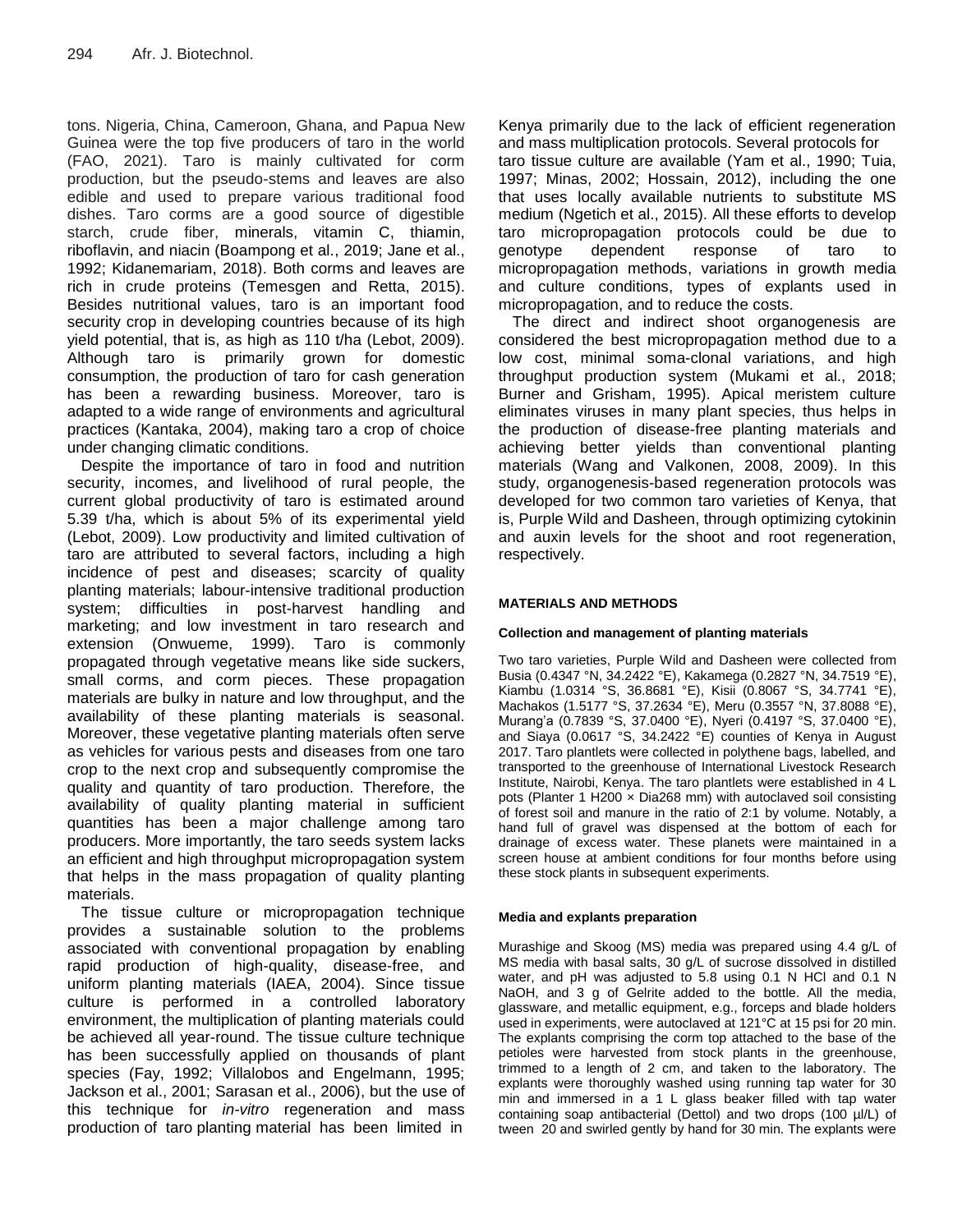| Genotype    | <b>BAP</b> concentration (mg/l) | Shoot induction (15 days)      | Shoot multiplication (30 days) |
|-------------|---------------------------------|--------------------------------|--------------------------------|
|             | 0.0                             | $0.033 \pm 0.126$ <sup>d</sup> | $0.500 \pm 0.205$ <sup>t</sup> |
|             | 0.5                             | $0.911 \pm 0.126^c$            | $3.189 \pm 0.205$ <sup>d</sup> |
| Dasheen     | 1.0                             | $1.856 \pm 0.126^b$            | $5.211 \pm 0.205^{bc}$         |
|             | 2.0                             | $3.256 \pm 0.126^a$            | $7.611 \pm 0.205^a$            |
|             | 3.0                             | $1.867 \pm 0.126^b$            | $4.911 \pm 0.205$ <sup>c</sup> |
| Purple Wild | 0.0                             | $0.189 \pm 0.126^d$            | $1.311 \pm 0.205^e$            |
|             | 0.5                             | $1.811 \pm 0.126^b$            | $4.800 \pm 0.205$ <sup>c</sup> |
|             | 1.0                             | $2.178 \pm 0.126^b$            | $5.544 \pm 0.205^b$            |
|             | 2.0                             | $3.033 \pm 0.126^a$            | $7.444 \pm 0.205^a$            |
|             | 3.0                             | $1.878 \pm 0.126^b$            | $4.722 \pm 0.205$ <sup>c</sup> |
| Mean        |                                 | 1.701                          | 4.524                          |
| $Pr$ > F    |                                 | < 0.0001                       | < 0.0001                       |

**Table 1.** Responses of taro varieties (Dasheen and Purple Wild) to five different concentrations of Benzyl-aminopurine (BAP) for shoot induction (at 15 days) and shoot multiplication (30 days).

Means (± SE) followed by different alphabets in each column are significantly different (*p ≤ 0.0001*) using Duncan multiple range test.

rinsed twice, then transferred to another beaker containing 3 g/L Redomil fungicide (Metalaxyl 8% + Mancozeb 64% WP) an hour with gentle swirling at intervals, and then rinsed thrice using autoclaved-distilled water. After that, the explants were immersed in 70% ethanol for 1 min and rinsed thrice using autoclaved distilled water in a laminar flow chamber. The explants were subjected to 40% JIK regular bleach (added with 100  $\mu$ I tween-20 L<sup>-1</sup>) for 20 min, rinsed thrice in autoclaved distilled water, and trimmed to a length of about 1 cm in a laminar flow chamber.

#### **Shoot induction, multiplication, and elongation**

The trimmed explants were transferred to shoot induction medium (SIM) comprising MS basal supplemented with 30 g/L sucrose and five 6-benzyl aminopurine (BAP) hormone levels (0, 0.5, 1.0, 2.0, and 3.0 mg/L). For each variety, ten explants were subjected to each BAP level and replicated three times, and the experiment was arranged in a completely randomized design. The cultured explants were maintained in the growth room with the set temperature at 24 ± 2°C for 16/8 h light/dark cycle for 30 days. The induced shoots at 15 days were transferred to fresh SIM and grown for a further 15 days at similar growth conditions to enhance shoot elongation and multiplication. Data on shoot numbers were recorded at fortnightly intervals.

#### **Root induction**

The elongated shoots of  $\sim$ 7 cm length generated in the SIM comprising MS basal supplemented with 30 g/L sucrose were transferred to rooting media consisting of MS basal salt supplemented with 30 mg/L sucrose and five IBA concentrations (0, 0.25, 0.5, 0.75, and 1 mg/L). For each variety five explants were subjected to each IBA level and replicated three times, and this experiment was arranged in a completely randomized design. The plantlets were then incubated in the growth room at 24±2°C under 16/8 h light/dark cycle to induce rooting. Data on the total number of roots initiated per shoot and their length was recorded after 25 days.

#### **Hardening and acclimatization**

The rooted plantlets were removed from the growth room, immersed in distilled water to remove media, and transferred individually to a disposable plastic cup that acted as a potting container. The container was first filled with gravel and then topped with forest soil and manure in the ratio of 1:2:1 by volume. The plants were labeled according to the variety and the concentration of BAP/IBA. They were grown for 25 days, transferred to the glasshouse, and placed under an improvised humidity chamber for eight days, after which they were removed and exposed to ambient temperature conditions in the greenhouse. The plants were watered daily, and plant survival rates were recorded for each treatment.

#### **Data collection and data analysis**

Data on shoots and roots development was recorded after 15 days. The number of induced roots and their length after culturing them for 15 days on the rooting medium was recorded. The percentage survival of the plantlets transferred for acclimatization was recorded after 15 days. Data were subjected to analysis of variance (ANOVA) and treatment means were compared using Duncan Multiple Range Test (DMRT) using the XLSTAT 2020 software (Addinsoft, 2021), and the graphs were plotted using R statistical software (Wickham, 2016).

## **RESULTS**

#### **Effect of BAP concentrations on shooting**

The effect of different BAP concentrations on shoot induction and shoot multiplication in two taro varieties are shown in Table 1. The BAP concentrations evaluated in this study were significantly different for shoot induction and multiplication in two taro varieties (P<0.001). At 15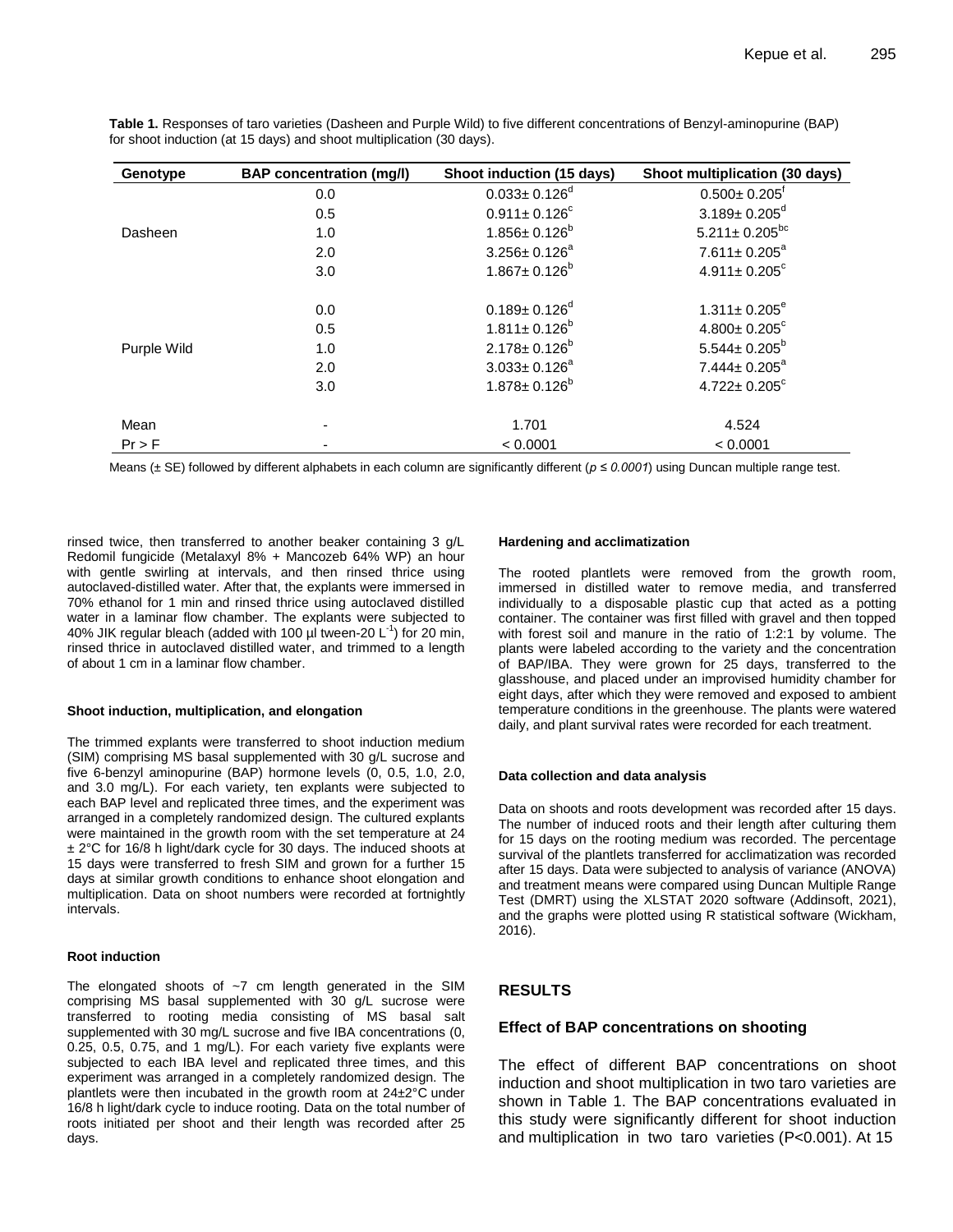

**Figure 1.** Direct organogenesis (A) 15-day old apical meristem initiated on MS medium containing 2 mg/l BAP hormone; (B) 15-day old sub-cultured apical meristem shoots on MS medium containing 2mg/l BAP hormone; (C) Multiple shoots formed at 30 days; (D) Root development in MS medium containing IBA hormone for Purple wild and Dasheen varieties, respectively; (E) Hardened plantlets in plastic cups at 25 days in the glasshouse.

days, the number of shoot induced was the highest at a BAP concentration of 2.0 mg/L for both varieties (P <0.001), but varieties were indifferent for shoot induction in this concentration. The same concentration was the best performer for shoot multiplication in both genotypes, and two varieties were similar for shoot multiplication. When the BAP concentration was 3.0 mg/L, there was a significant decrease in shoot induction and shoot multiplication in both varieties (P <0.0001). A significant interaction was also noted between lower BAP concentration (0.5 mg/l) and varieties e.g., Dasheen had significantly less shoot induction and shoot multiplication than Purple Wild. A schematic of organogenesis in taro in this study is presented in Figure 1.

## **Effect of IBA concentration rooting**

The effect of different IBA concentrations on number of roots and root length in two taro varieties are presented in Figure 2. The different IBA concentrations evaluated in this study deferred significantly for number of root production and root length (P < 0.0001). The IBA

concentration of 0.5 mg/L induced the highest number of roots in both Dasheen and Purple Wild varieties compared to other treatments and number of root induction in both varieties were similar for this concentration. A gradual decline was observed in the number of root inductions in both taro varieties when IBA concentration was increased to 0.75 and 1 mg/L. Dasheen performed better than Purple Wild for root induction in all levels of IBA concentrations and control treatment, indicating significant interactions among treatments evaluated in this study for root induction (P<0.0001).

## **DISCUSSION**

Micropropagation is the *in-vitro* clonal propagation of plants (Bhojwani and Dantu, 2013). Since food insecurity is still a serious global challenge, it is imperative todevelop a direct shoot organogenesis protocol for crops of economic importance as these protocols enable us to produce large numbers of new high-quality plantlets in a relatively short time and space. Micropropagation is a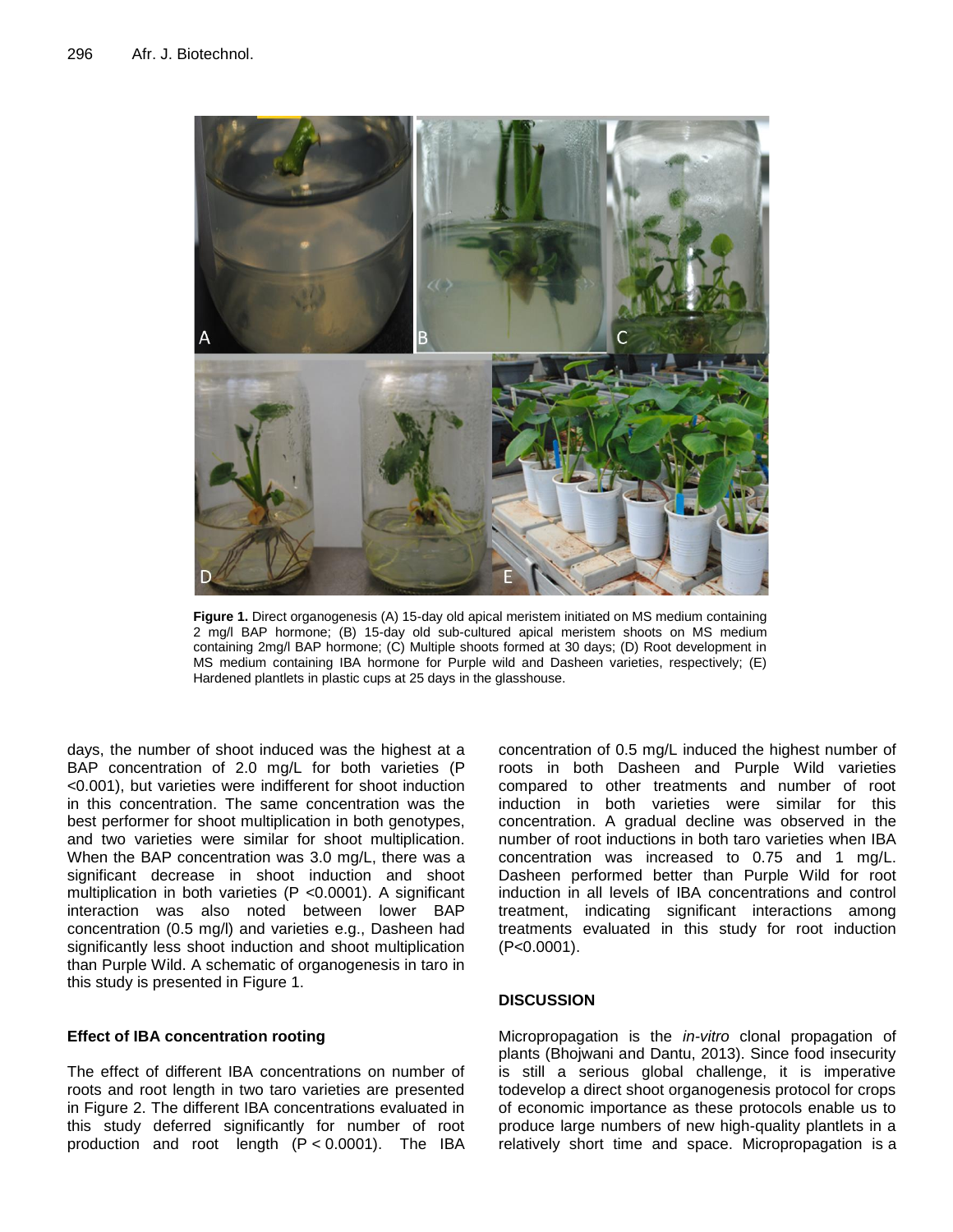

**Figure 2.** The effect of different IBA concentrations on the number of roots induced in Dasheen and Purple Wild taro varieties at 25 days of culture (A), and the effect of different IBA concentrations on the root length (cm) induced in Dasheen and Purple Wild taro varieties (B). Means were compared using Duncan multiple range test and bars with different letters in a figure are significantly different (p≤ 0.0001).

low-cost technology, and plantlet derived from micropropagation helps in plants germplasm conservation (Gupta et al., 2020). In this study, micropropagation method was developed for two common varieties of taro in Kenya, that is, Dasheen and Purple Wild.

 Benzylaminopurine (BAP), an adenine derivative, is an important cytokinin used in shoot induction (Chand et al., 1999). BAP hormone is mainly preferred for *in-vitro* regeneration of monocots (Ramakrishnan et al., 2014). Results generated from shoot proliferation media showed a significant difference in the number of shoots induction between the two taro varieties. Reports by Toledo et al. (1998) state that various varieties of potatoes respond to shoot induction differently because of different genetic background. In this study, shoots and leaves were best produced on the two varieties when cultured on a BAP level of 2 mg/L. Here, we noted that this regime gave the best shoot induction in both Dasheen and Purple Wild varieties. BAP enhanced growth and development of axillary buds in *C. esculenta* var. *esculenta*, and this has been documented in a previous study (Chung and Goh, 1994). Seetohul et al. (2008) report the highest *in-vitro* multiplication rates of taro shoot tips in MS medium supplemented with 2 mg/L of BAP, which is agreeing with our findings. As observed in the current study, a higher concentration of BAP (6 mg/L) produced a fewer shoot compared to a lower concentration (El-Sayed et al., 2016). This could be attributed to the toxicity caused by high cytokinin concentrations, which causes a delay in shoot formation (Manju et al., 2017). During the multiplication stage, the requirement of cytokinin differs depending on the type of crop, explant, developmental phase, growth regulator concentration, and the interaction between growth regulators and the environment (Yokoya

et al., 1999).

Both taro varieties used in this study successfully formed root when grown in MS media supplemented with different concentrations of IBA as well as in the absence of IBA. Roots are essential to plants as they supply water and nutrients to plants (Schiefelbein et al., 1997). An earlier study reports better rooting in taro shoots in halfstrength MS medium supplemented with 1.5 or 2.0 mg/L of naphthaleneacetic acid (NAA) than in half-strength MS medium supplemented with 1.5 or 2.0 mg/L IBA at 15 days of culture (Behera and Sahoo, 2008). The present study showed that MS (4.4 g/L) premix supplemented with 0.5 mg/L of IBA was the best concentration for rooting in both taro varieties evaluated. The application of auxins to micro-propagated shoots could intensify the production of the root by increasing the endogenous contents of enzymes (Asghar et al., 2011). Another study reports auxins induced complication in lateral root formation through repetitive cell division (Liu et al., 2002). In the present study, the roots were of a shorter length in IBA supplemented medium than those induced in media with no IBA, possibly due to inhibition of shoot bud formation at elevated IBA concentration and arrest of root production as the auxin in the root primordial is shifted from the apex shoot (Ozel et al., 2006).

A previous study established that plants could be transplanted when they have rooted, but good results are achieved if the plants do not have too many long roots but have a greater number of roots (Singh et al., 2012). Despite initial difference in root length all the plants developed well during the acclimatization. The present study demonstrates that supplementation of MS media (4.4 g/L) with 2.0 mg/L BAP and 0.5 mg/L IBA enhance better shoot and root induction, respectively.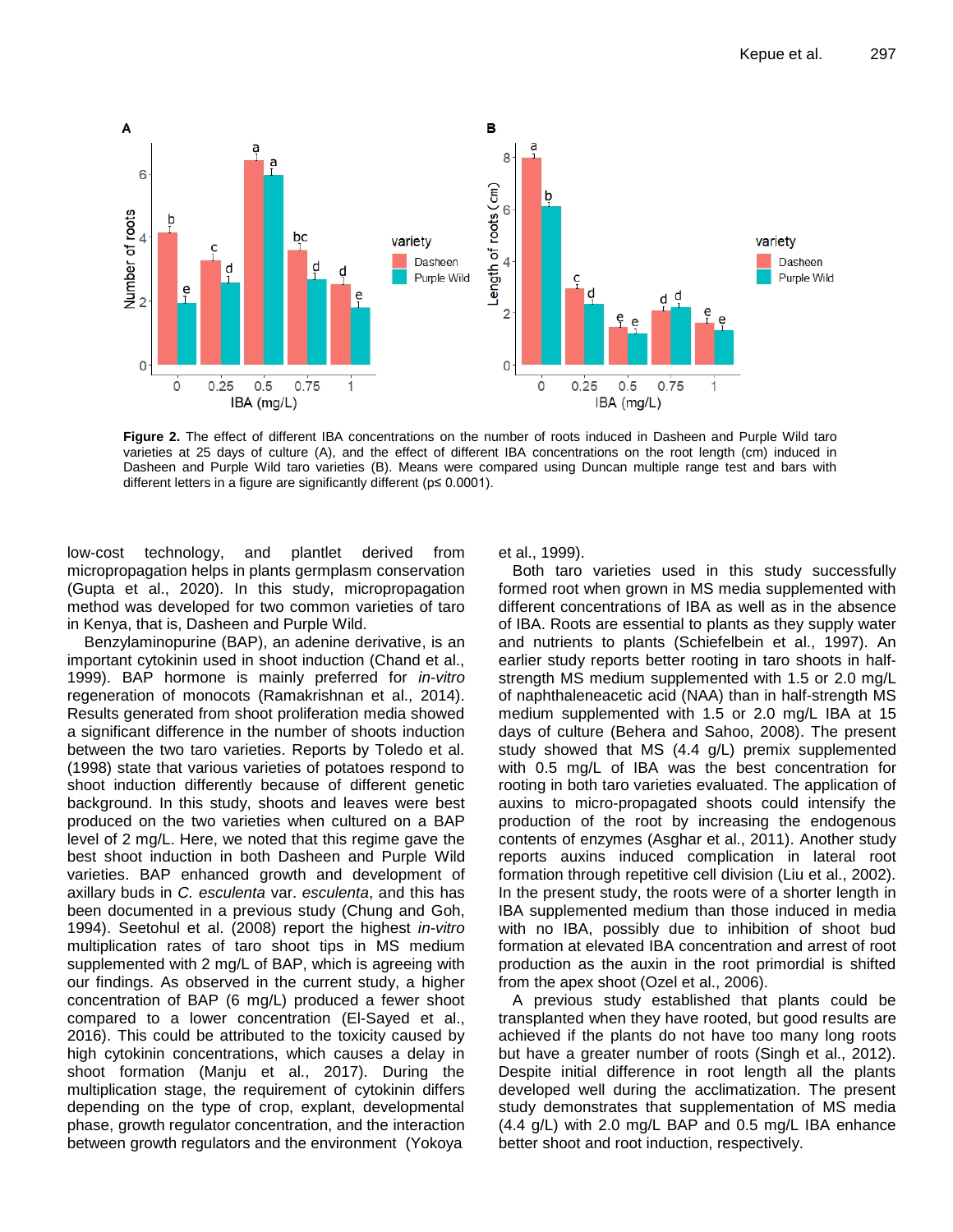#### **Conclusion**

This study has developed an efficient regeneration protocol for Dasheen and Purple Wild, two common taro varieties in Kenya. The upper part of the corm and the base of the petioles were used as the explants. This protocol is a doorway for future studies on taro in tissue culture and facilitates rapid multiplication of disease-free genetically uniform taro varieties for commercial uses. The protocol can also be useful in the taro transformation process, a means for rapid multiplication of genetically engineered plants improved for different traits of agronomic importance.

## **ABBREVIATIONS**

**MS,** Murashige and Skoog media; **BAP,** 6 benzylaminopurine; **IBA,** indole-3-butyric acid.

#### **CONFLICT OF INTERESTS**

The authors have not declared any conflict of interests.

#### **ACKNOWLEDGEMENTS**

The authors, with much appreciation, acknowledge the support of BecA-ILRI Hub through the Africa Biosciences Challenge Fund (ABCF) program, which is funded by the Australian Department for Foreign Affairs and Trade (DFAT) through the BecA-CSIRO partnership; the Syngenta Foundation for Sustainable Agriculture (SFSA); the Bill & Melinda Gates Foundation (BMGF); the UK Department for International Development (DFID) and the Swedish International Development Cooperation Agency (Sida). The authors appreciate the support of the International Institute of Tropical Agriculture (IITA) and the farmers in Busia, Kakamega, Kiambu, Kisii, Machakos, Meru, Murang'a, Nyeri, and Siaya who provided them with the germplasm.

#### **REFERENCES**

- Addinsoft (2021). XLSTAT statistical and data analysis solution. New York, USA. https://www.xlstat.com
- Asghar S, Ahmad T, Hafiz IA, Yaseen M (2011). In vitro propagation of orchid (*Dendrobium nobile*) var.Emma white. African Journal of Biotechnology 10(16):3097-3103.
- Behera KK, Sahoo S (2008). *In vitro* micropropagation of *Colocasia esculenta* (L.) Schott. (cv local-jhankhri) through corm sprouts. The Orissa Journal of Horticulture 36:50-54.
- Boampong R, Aboagye LM, Nyadanu D, Essilfie ME, Adu Amoah R (2019). Biochemical characterization of some Taro (*Colocasia esculenta* L. Schott) Germplasm in Ghana. Advances in Agriculture. https://doi.org/10.1155/2019/1965761
- Burner DM, Grisham MP (1995). Induction and stability of phenotypic variation in sugarcane as affected by propagation procedure. Crop Science 35(3):875-880.
- Bhojwani SS, Dantu PK (2013). Micropropagation. In: Plant Tissue Culture: An Introductory Text. Springer, India. https://doi.org/10.1007/978-81-322-1026-9\_17
- Chand H, Pearson MN, Lovell PH (1999). Rapid vegetative multiplication in *Colocasia esculenta* (L.) Schott (Taro). Plant Cell, Tissue and Organ Culture 55(3):223-226.
- Chung RC, Goh CJ (1994). High frequency direct shoot regeneration from corm axillary buds and rapid clonal propagation of Taro, *Colocasia esculenta* var. *esculenta* (L.) Schott (Araceae). Plant Science 104(1):93-100.
- El-sayed SE, Gharib AA, El-Sawy AM, Omaima SD (2016). Micropropagation protocol of Egyptian native cultivar of Taro, *Colocasia esculenta* var. *esculenta*. International Journal of Advanced Research in Biological Sciences 3(1):17-26.
- Fay MF (1992). Conservation of rare and endangered plants using *In vitro* methods. *I*n Vitro Cellular and Developmental Biology-Plant 28(1):1-4.
- Food and Agriculture Organization of the United Nations (2021). FAOSTAT statistical database. Rome: FAO.
- Gupta N, Jain V, Rosy M, Dev S (2020). A Review on Micropropagation Culture Method, Asian Journal of Pharmaceutical Research and Development 8(1):86-93.
- Hossain MJ (2012). *In vitro* organogenesis of *Colocasia esculenta* cv. *Antiquorum* L. American Journal of Plant Sciences 3:709-713.
- International Atomic Energy Agency (IAEA) (2004). Low cost options fortissue culturetechnology in developing countries. Proceedings of a Technical Meeting organized by theJoint FAO/IAEA Division of Nuclear Techniques in Food and Agriculture, 26-30 August 2002, Vienna. IAEA-TECDOC-1384,.102p.
- Jackson GV, Vilsoni F, Kumar J, Pearson MN, Morton JR (2001). Comparison of the growth of *In vitro* produced pathogen-tested *Colocasia* taro *and* field-collected planting material. New Zealand Journal of Crop and Horticultural Science 29:171-176.
- Jane J, Shen L, Lim S, Kasemsuwantt T, Nip K (1992). Physical and chemical studies of taro starches and flours. Cereal Chemistry 69(5):528-535.
- Kantaka S (2004). *Colocasia esculenta* (L.). Schott. Grubbrn GJH, Denton OA (Eds). PROTA (Plant resources of Tropical Africa / Ressources vegetales de l' Afrique tropicale). Netherlands, Wageningen.
- Kidanemariam DB (2018). Viruses of taro and other edible aroids in east Africa (Doctoral dissertation, Queensland University of Technology).
- Lebot V (2009). Tropical root and tuber crops: cassava, sweet potato, yams and aroids. UK, MPG Biddles Ltd.
- Liu C, Zhu J, Liu Z, Li L, Pan R, Jin L (2002). Exogenous auxin effects on growth and phenotype of normal and hairy roots of *Pueraria lobata* (Wild.) Ohwi. Plant Growth Regulation 38:37-43.
- Manju B, Evelyn, Mbong AG, Fokunang N, Charles Tembe-Fokunang, Estella A, Rachid H (2017). Application of *In vitro* micropropagation technique for sustainable production of four local taro cultivars in Cameroon. African Journal of Biotechnology 16(30):1638-1645.
- Matthews PJ (1991). A possible tropical wild type taro: *Colocasia esculenta* var. *equatilis*. Indo-Pacific Prehistory Association Bulletin 11:69-81.
- Minas GJ (2002). *In vitro* micropropagation of kolokasi from apical meristem. Agricultural Research Institute, Nicosia, Cyprus. Miscellaneous Reports 84. 8 p.
- Mukami A, Ngetich A, Mweu C, Muthangya M, Oduor RO, Ngugi M, Mbinda W (2018). "Rapid and Efficient Plant Regeneration from Shoot Apical Meristems of Finger Millet [ *Eleusine Coracana* (L .) Gaertn]. African Journal of Biotechnology 17(29):898-905.
- Ngetich A, Runo S, Omwoyo O, Ngugi M (2015). "Low-Cost Micropropagation of Local Varieties of Taro (*Colocasia esculenta* Spp .)". Biotechnology Journal International pp. 136-145.
- Okonkwo CAC (1993). Taro: Colocasia spp. In: G Kalloo, BO Bergh (eds.) Genetic Improvement of Vegetable Crops pp. 709-715. Pergamon, Amsterdam.
- Onwueme IC (1999). Taro cultivation in Asia and the Pacific. Bangkok, Thailand, Food and Agriculture Organization of the United Nations Regional Office for Asia and the Pacific.
- Ozel CA, Khawar KH, Mirici S, Arslan O, Sebahattin O (2006). Induction